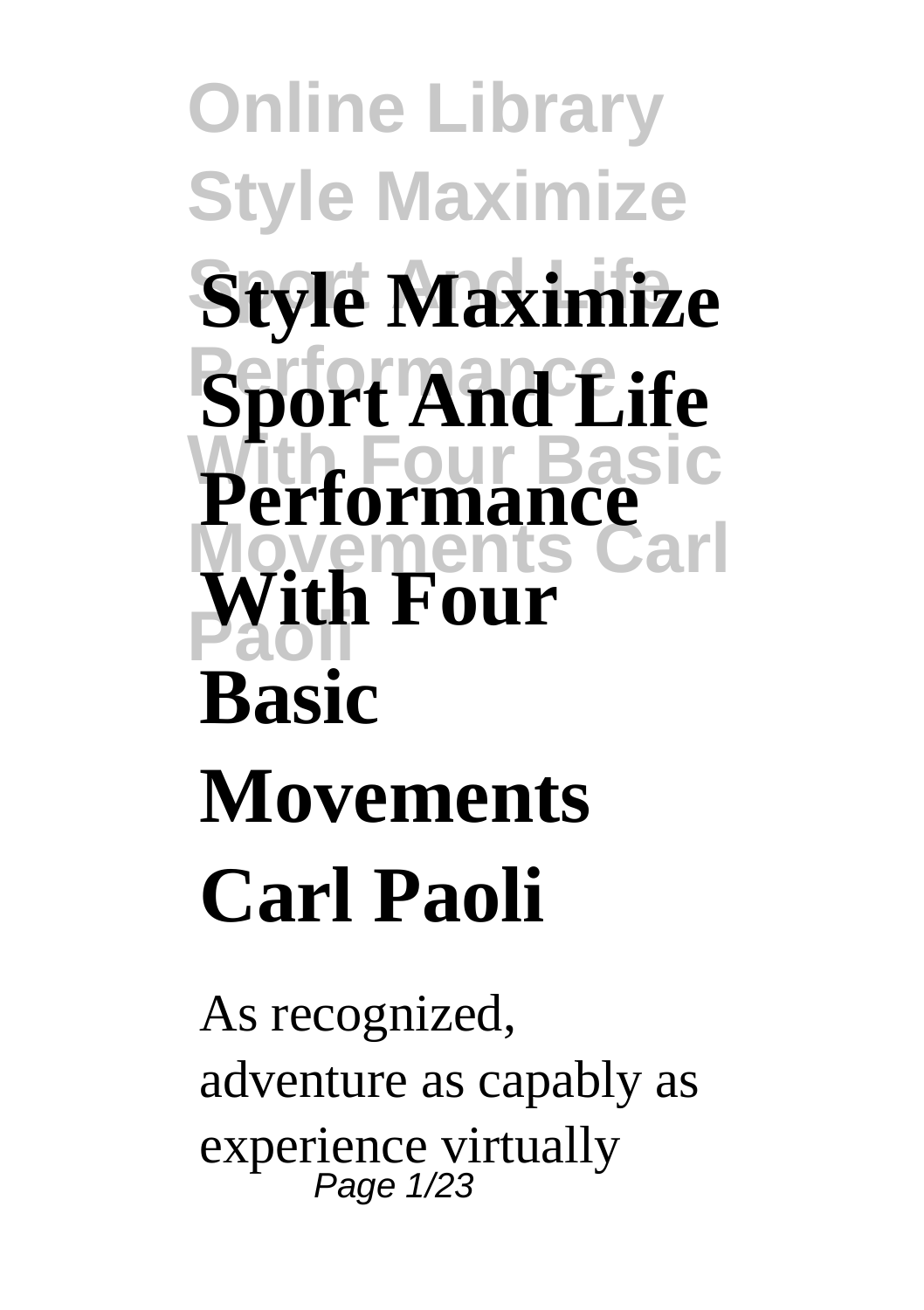**Online Library Style Maximize** lesson, amusement, as with ease as gotten by just checking<sup>C</sup> out a book **style**<sub>S</sub> Carl **maximize sport and** understanding can be **life performance with four basic movements carl paoli** with it is not directly done, you could put up with even more around this life, nearly the world.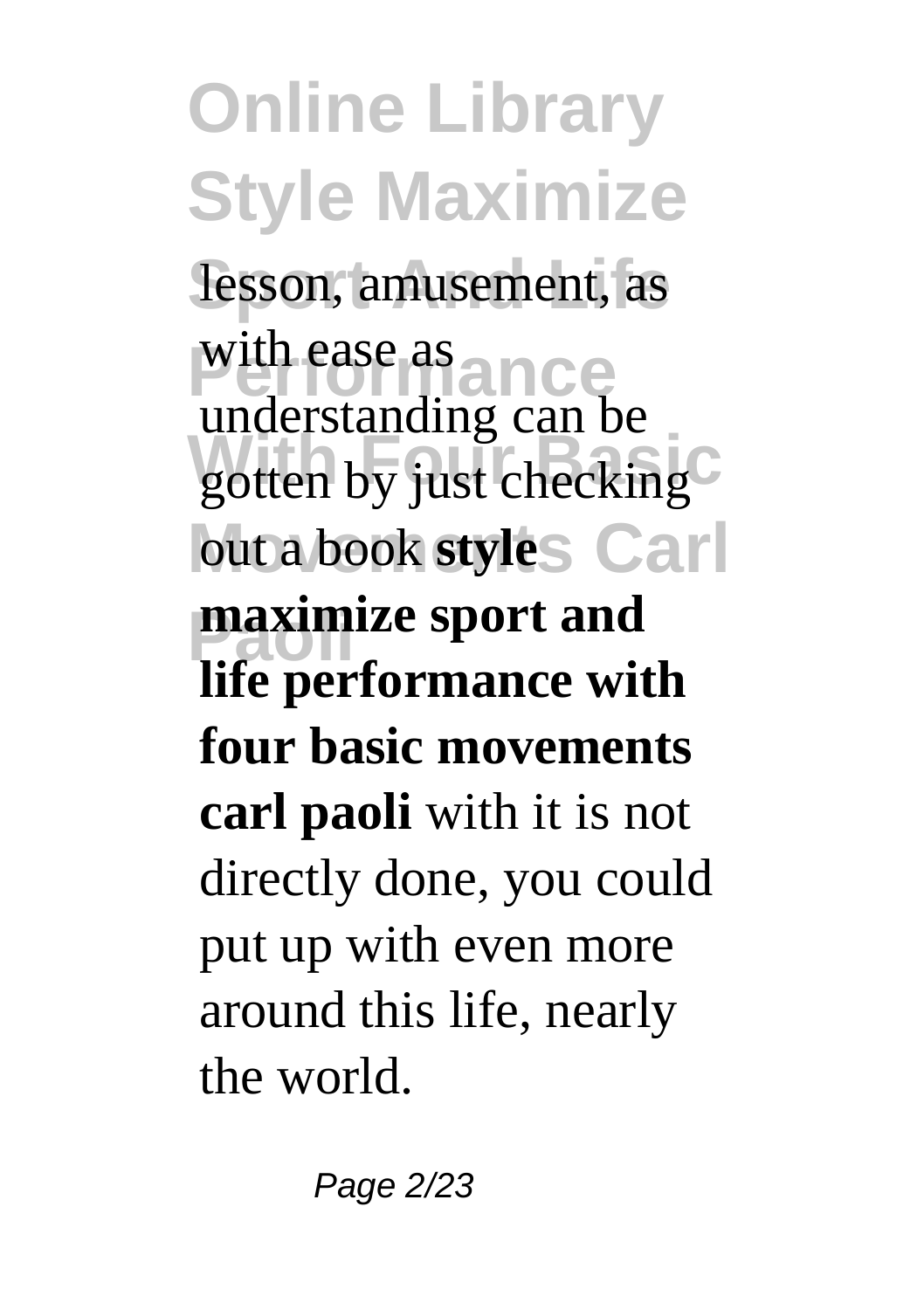**Online Library Style Maximize** We pay for you this e **proper as with ease as** get those all. We **asic** manage to pay for style **Paoline** sport and life simple showing off to performance with four basic movements carl paoli and numerous books collections from fictions to scientific research in any way. in the midst of them is this style maximize sport Page 3/23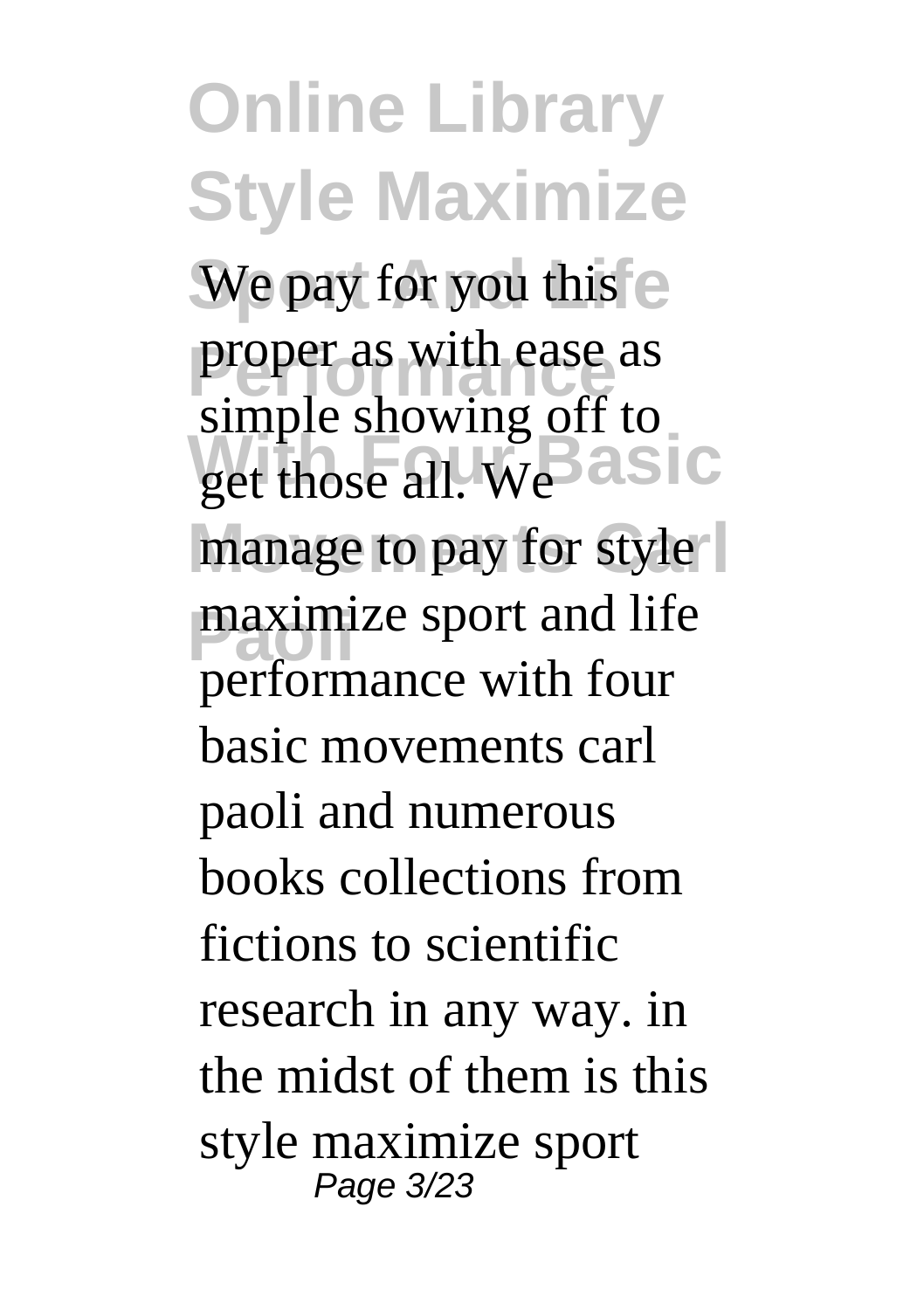## **Online Library Style Maximize** and life performance with four basic<br>movements carl paoli that can be your partner. **Movements Carl Style Maximize Sport** with four basic And Life

Arklyz Group AG has acquired The Athlete's Foot. International sporting goods retailer Intersport International Corp. announced that its longtime partner, Arklyz Page 4/23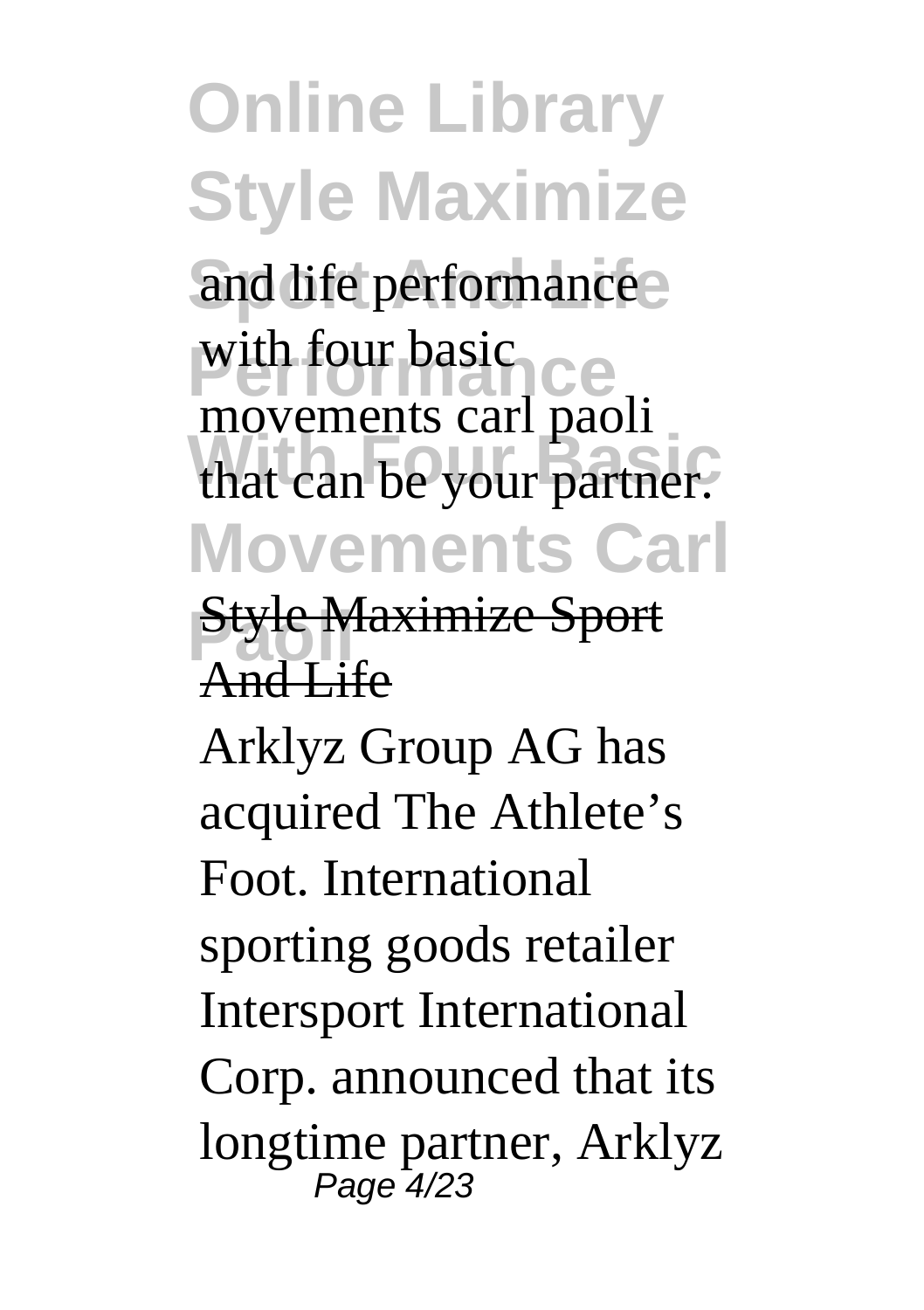## **Online Library Style Maximize** Group AG, will acquire The Athletes ...

How The Athlete's Foot **Acquisition Will Boost** the Arklyz Group AG Sports and Lifestyle **Business** Black women athletes have to face their opponents while also being penalized for being themselves. It isn't fair.

Page 5/23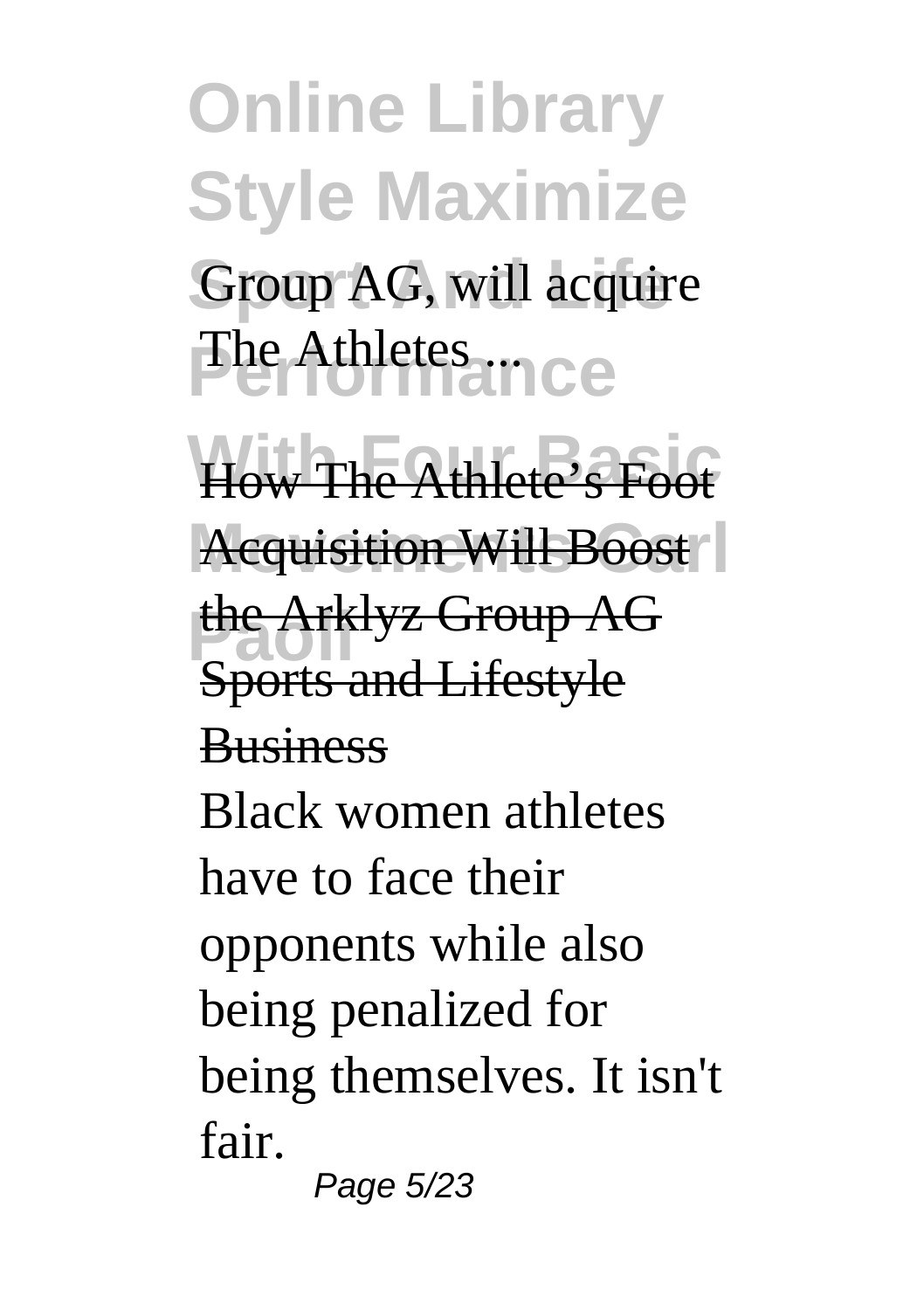**Online Library Style Maximize Sport And Life The sports world is Funding Basic** Women Most people don't give and take punches for a punishing Black women living. Most people don't become social media influencers for a living either. Viddal Riley has achieved astronomical success at his age doing both.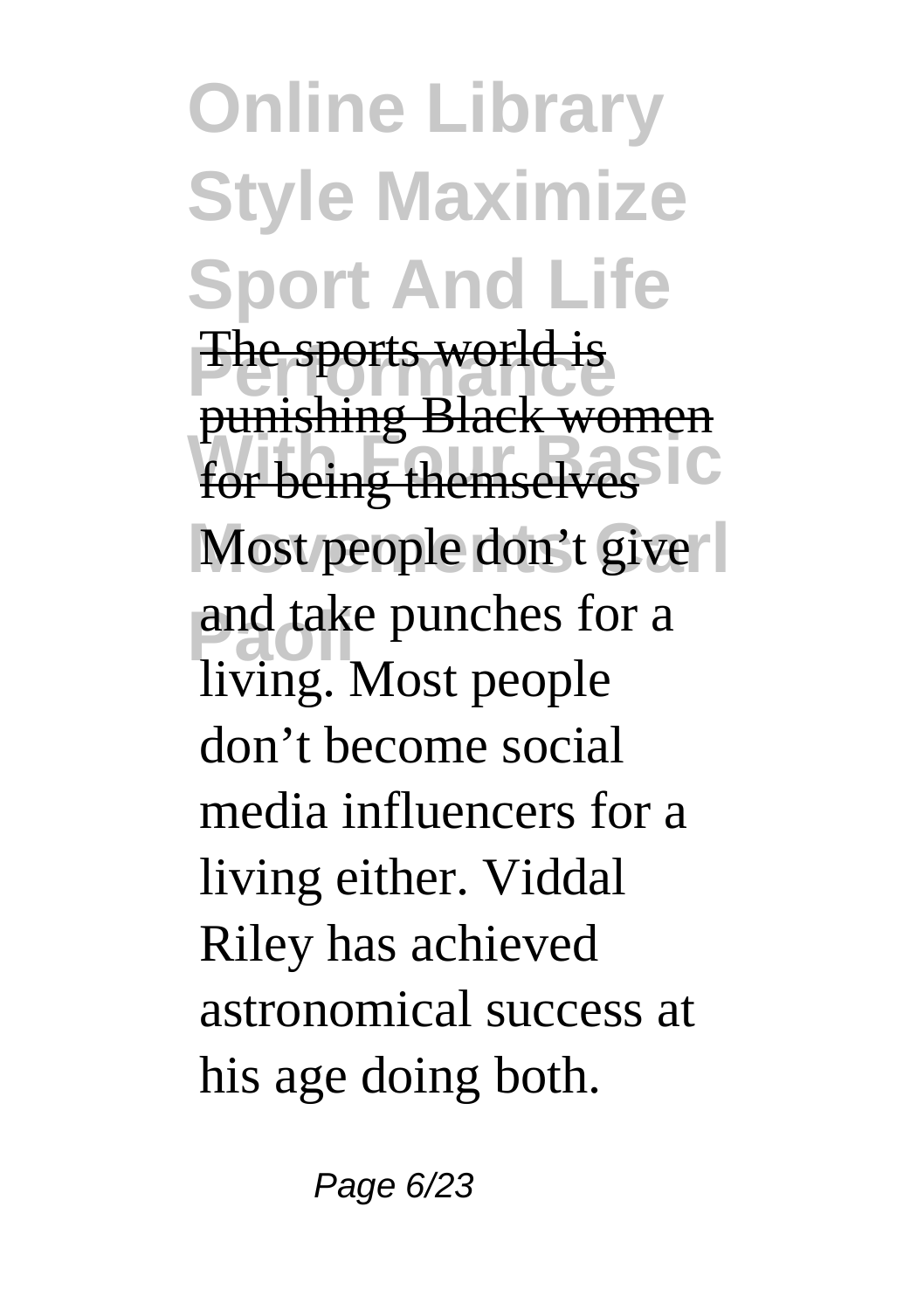**Online Library Style Maximize Elite Professional Boxer** <del>And Social Media</del><br><del>Sensation Viddal Riley</del> **Dominates In And Out Of The Ringnts Carl ENGLAND** fans could And Social Media be handed driving fines and penalty points after enjoying tonight's much anticipated Euro 2020 semi final clash with Denmark.

England fans could be Page 7/23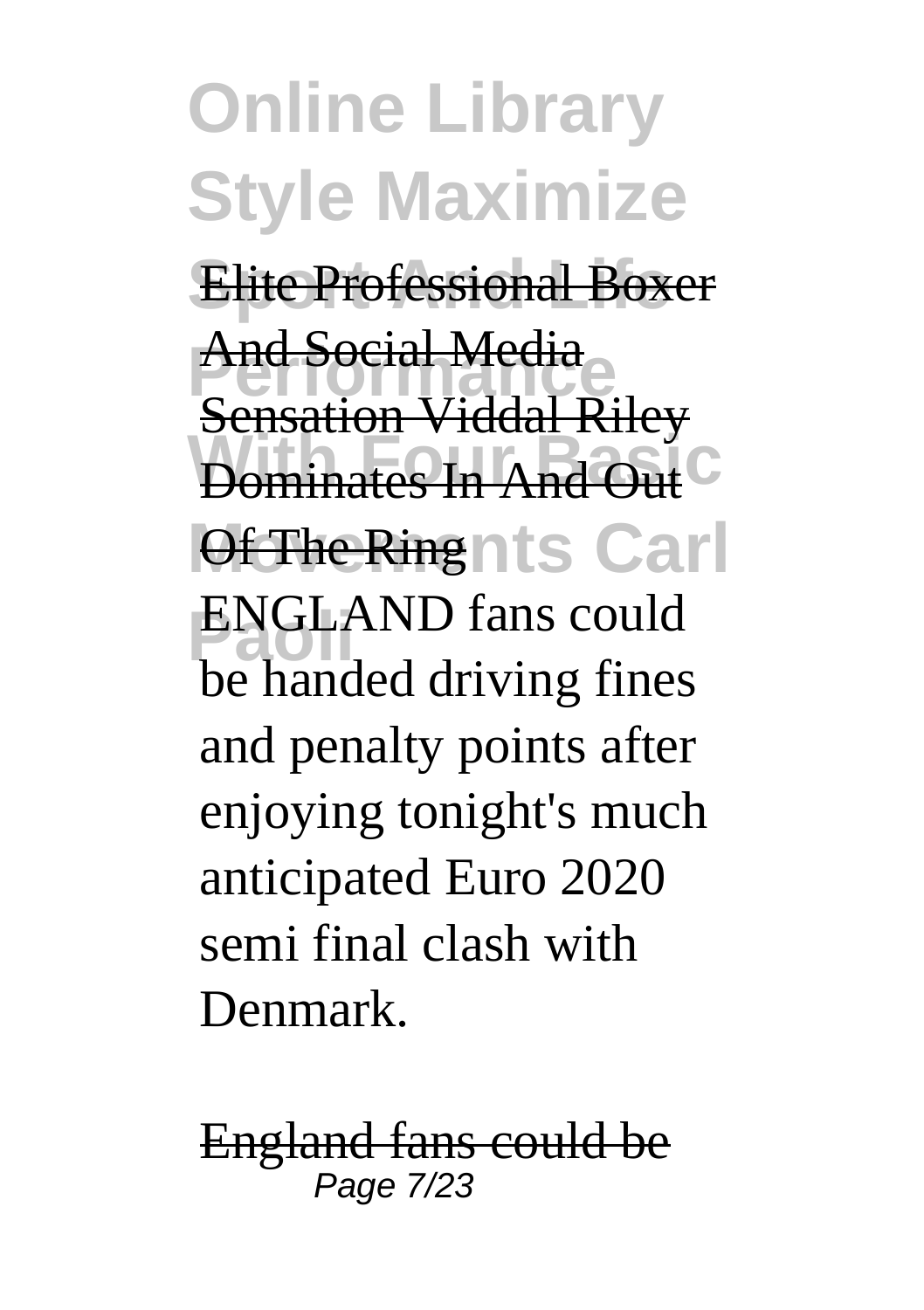**Online Library Style Maximize** handed driving fines and **Points after tonight's** Try these easy and **SIC** budget friendly S Carl decorating ideas that Euro 2020 semi final will breathe new life into your small outdoor space just in ... Another great way to maximize a small space is to utilize stackable or foldable ...

Small balcony? No Page 8/23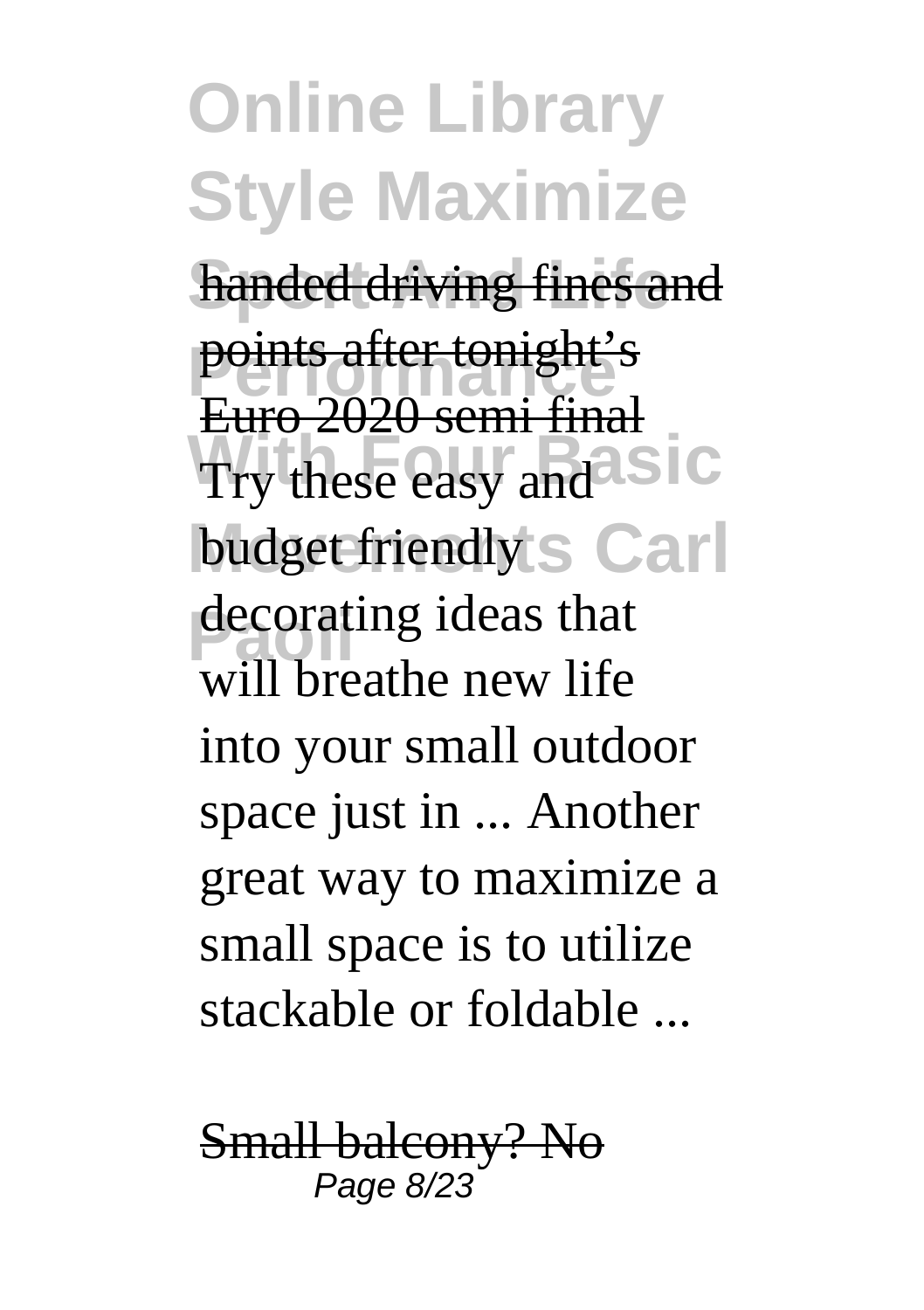**Online Library Style Maximize** problem: 5 stylish ways to maximize your It's clear that Academy has benefited from the  $\lceil \cdot \rceil$ shift in consumer outdoor space spending into sports and outdoor categories, people taking up hobbies during the stayat-home pandemic lifestyle, and from its ...

America's Lifestyle Page 9/23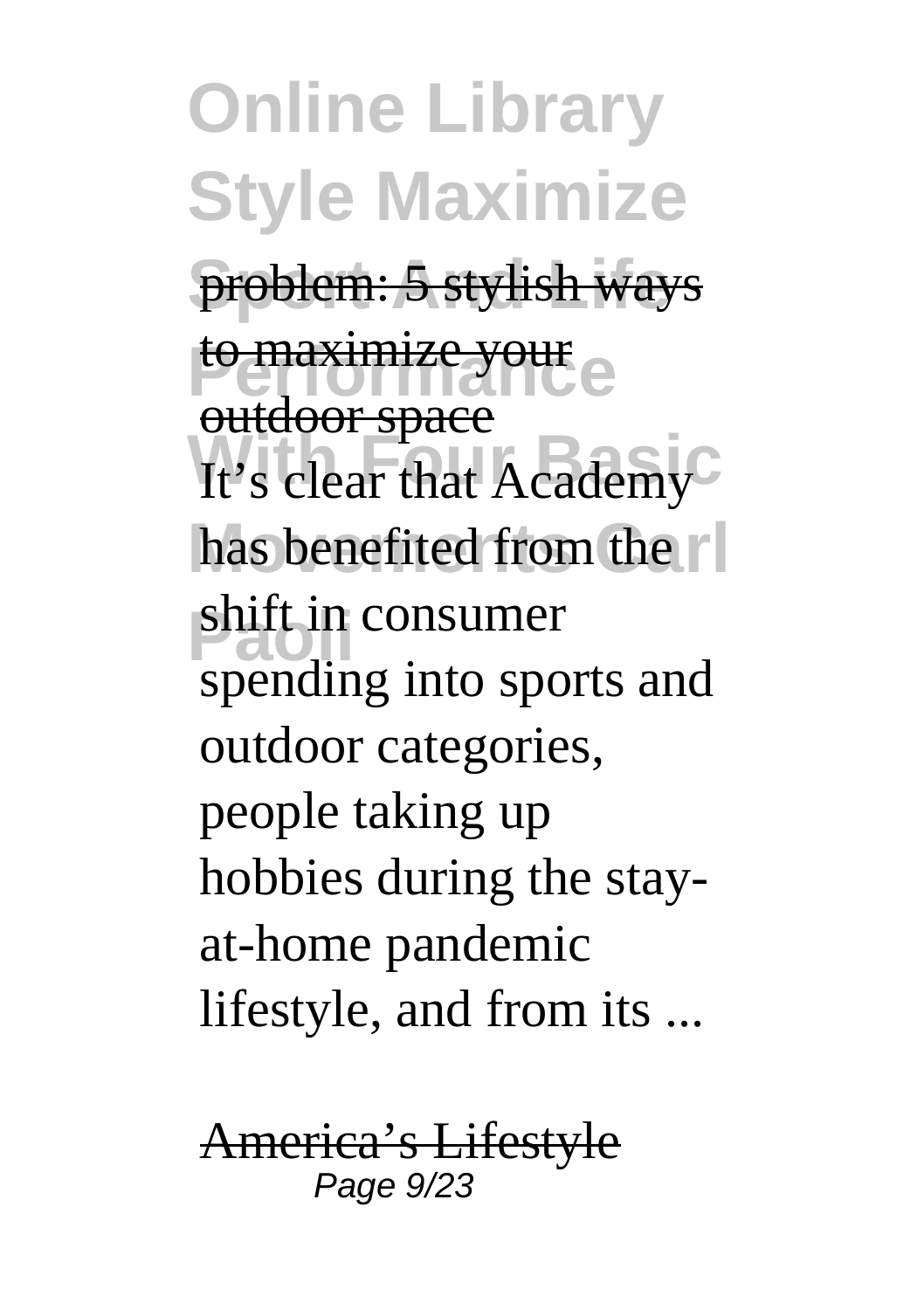**Online Library Style Maximize Changes Lifting Life Academy Sports + Allied Market Research** published a new report, titled, " Polo Shirt **Outdoors** Market " The report offers an extensive analysis of key growth strategies, drivers, opportunities, key segment, Porter's Five Forces ...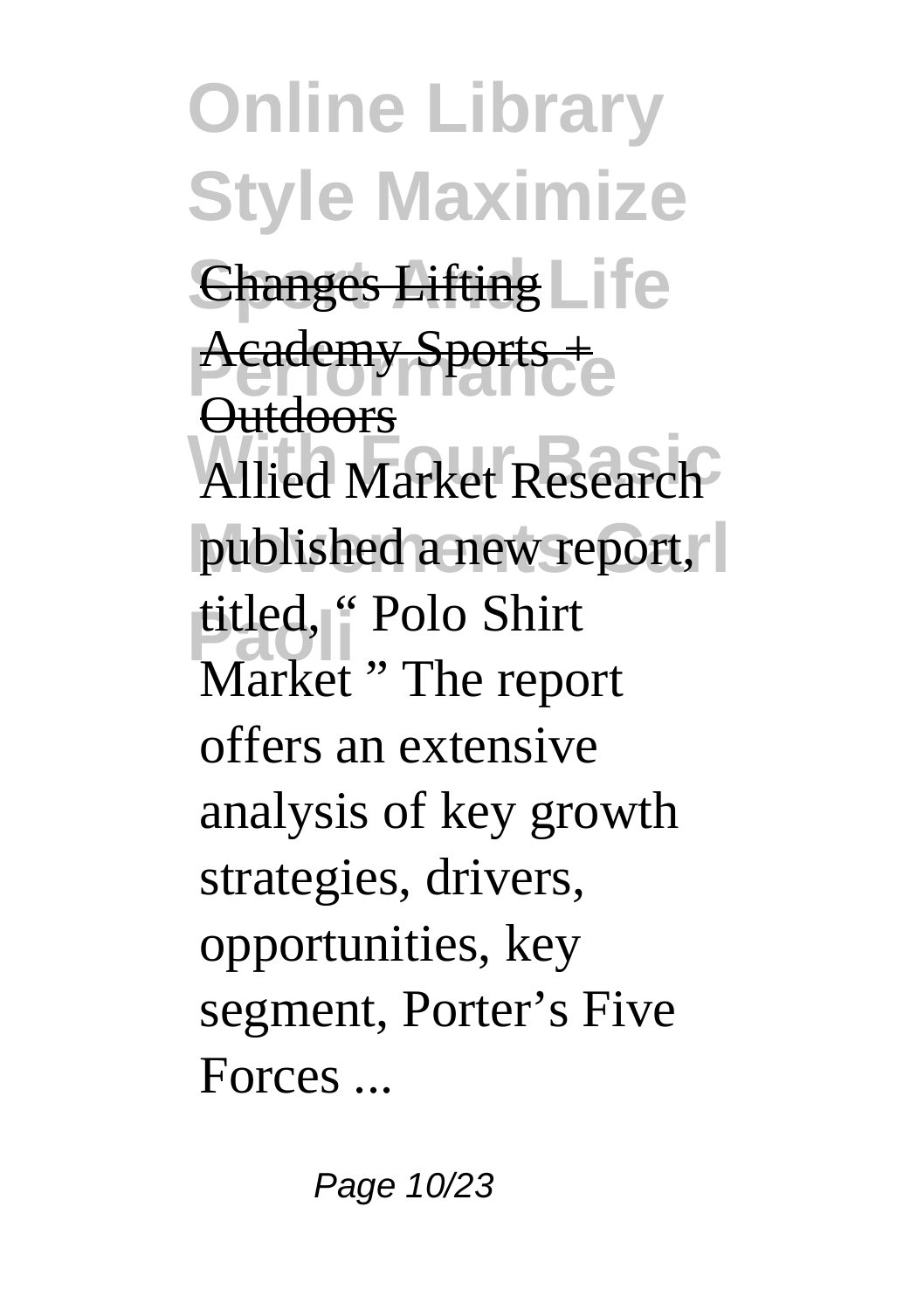**Online Library Style Maximize** Polo Shirt Market | **[**e Analysis, Future **Analysis And Leading** Players Updates By ar **Porecast 10 2020**<br>The International Demand, Regional Forecast To 2020-2027 Swimming Federation banned the use of Soul Caps, swim caps for natural hair, at the Olympics.

Natural hair swim caps Page 11/23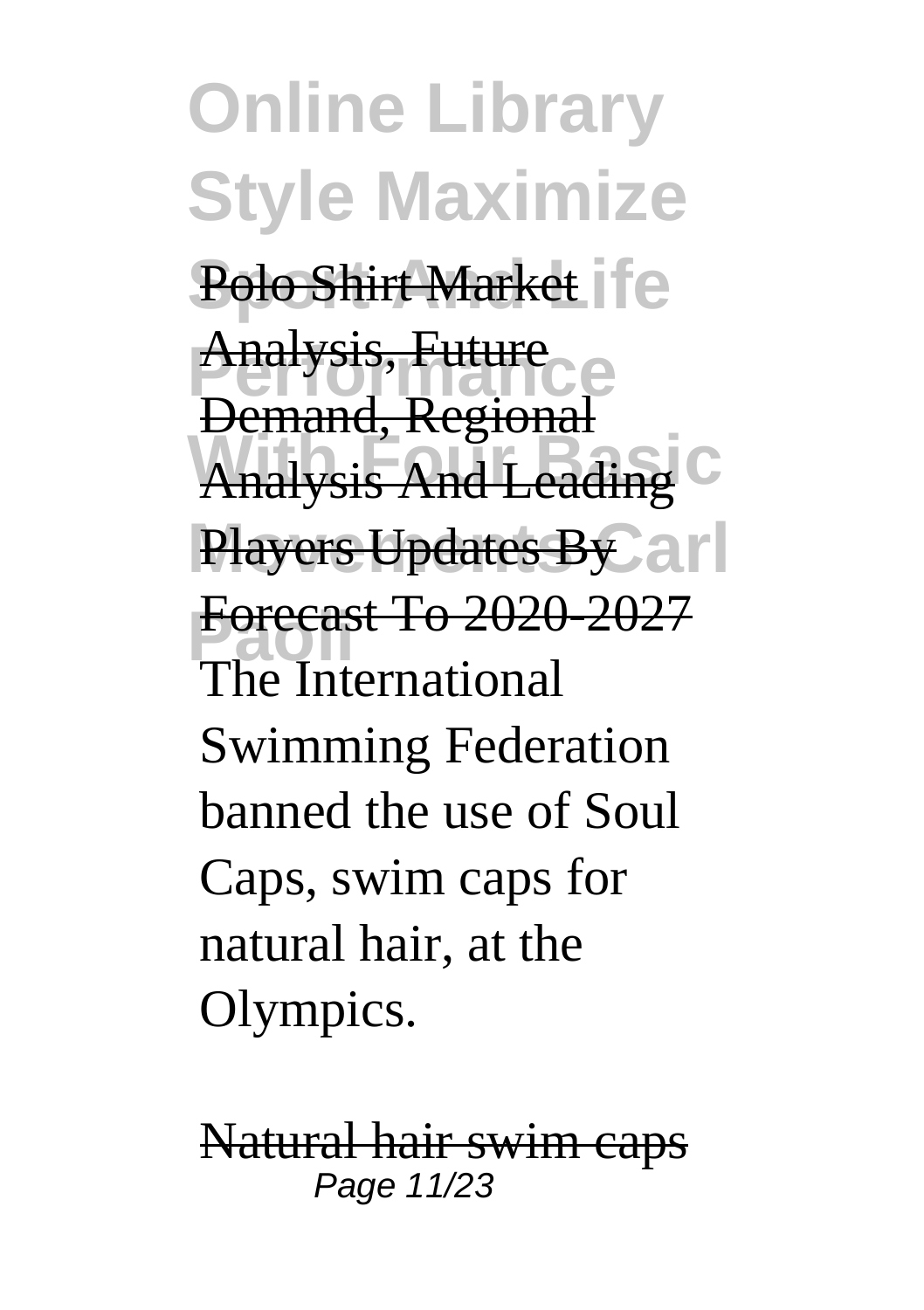**Online Library Style Maximize** rejection sparks Life **Performance**<br> **Principality EXERCISE AND REPRESENTATION** Camping Worlds Carl **Holdings and Overton's** bias, gatekeeping and today announced the launch of Nautica branded products for the marine, water and outdoor marketplace.

Camping World and Overton's to Launch Page 12/23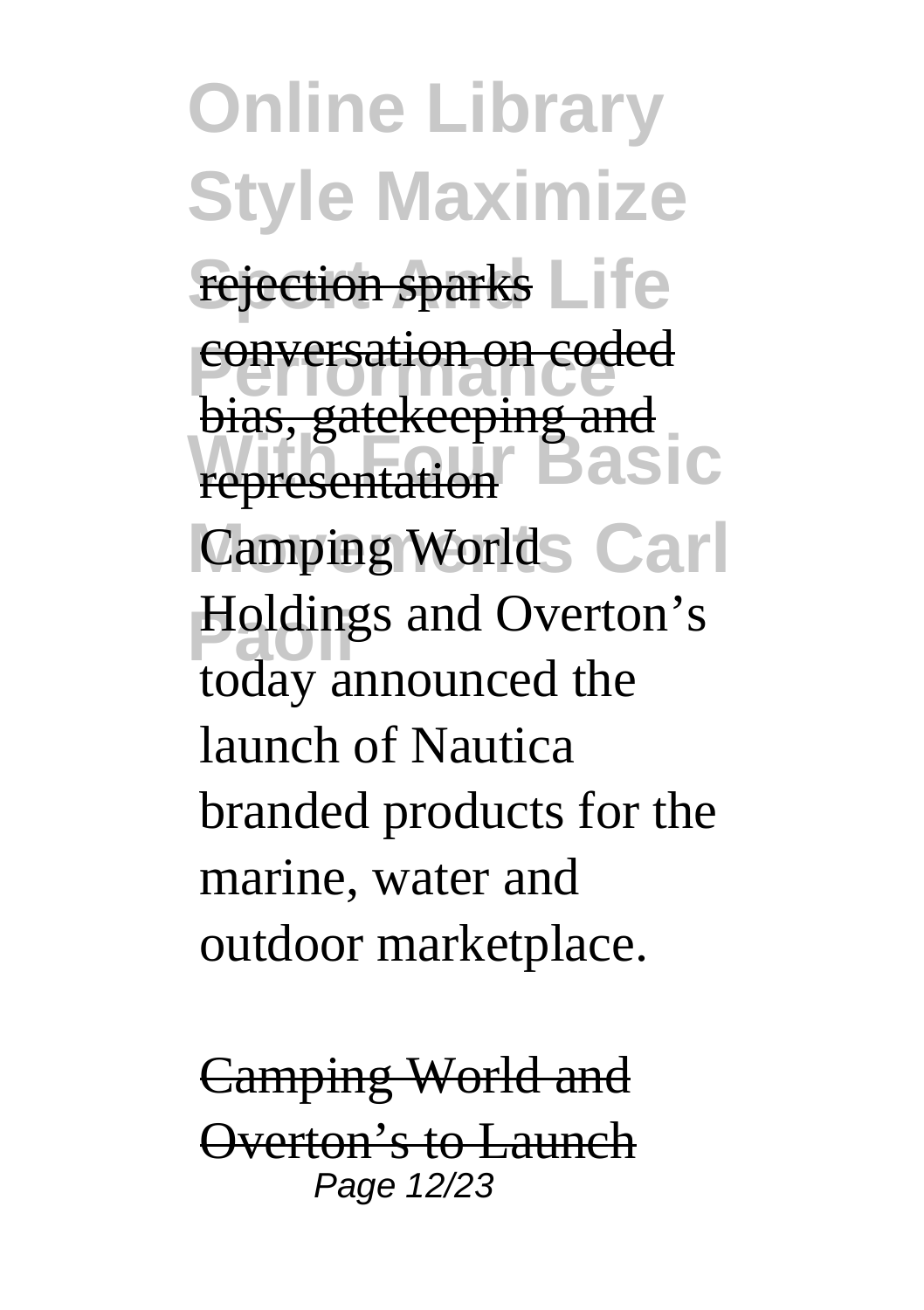**Online Library Style Maximize Exclusive Collection of Nautica Marine, Water** "On the day itself, dress" your table in style, Carl whether the party is and Outdoor Products formal ... are also some great takeaway options which will make life easier without the expense of hiring a caterer.

How to host a summer Page 13/23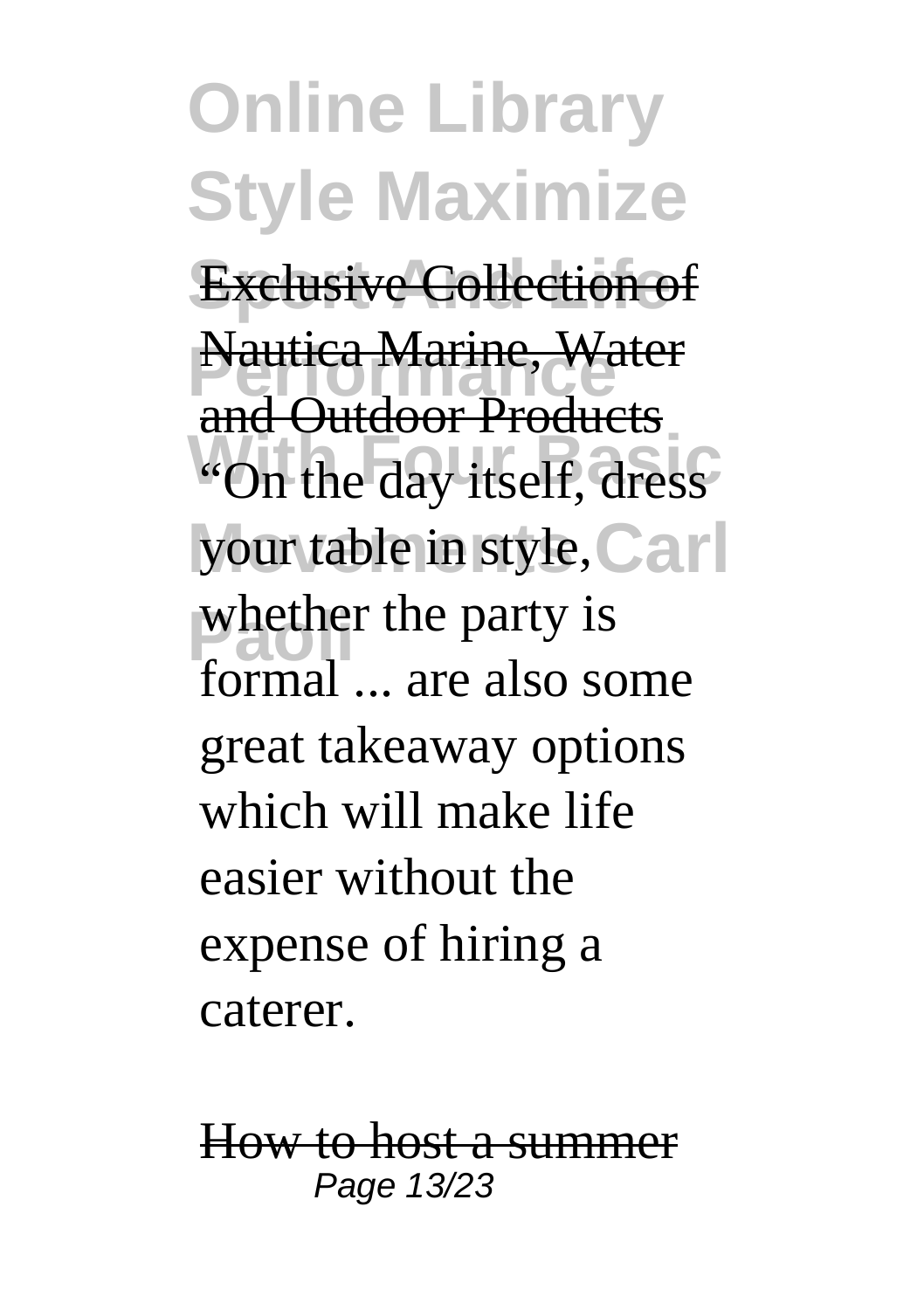**Online Library Style Maximize** garden get-together in **Primance**<br>The results were published in Frontiers of Sports and Active Life.<sup> $\vert$ </sup> After the reform of the style ... these open learning spaces may increase children's physical activity during lessons.

Open learning spaces do not increase children's physical activity Page 14/23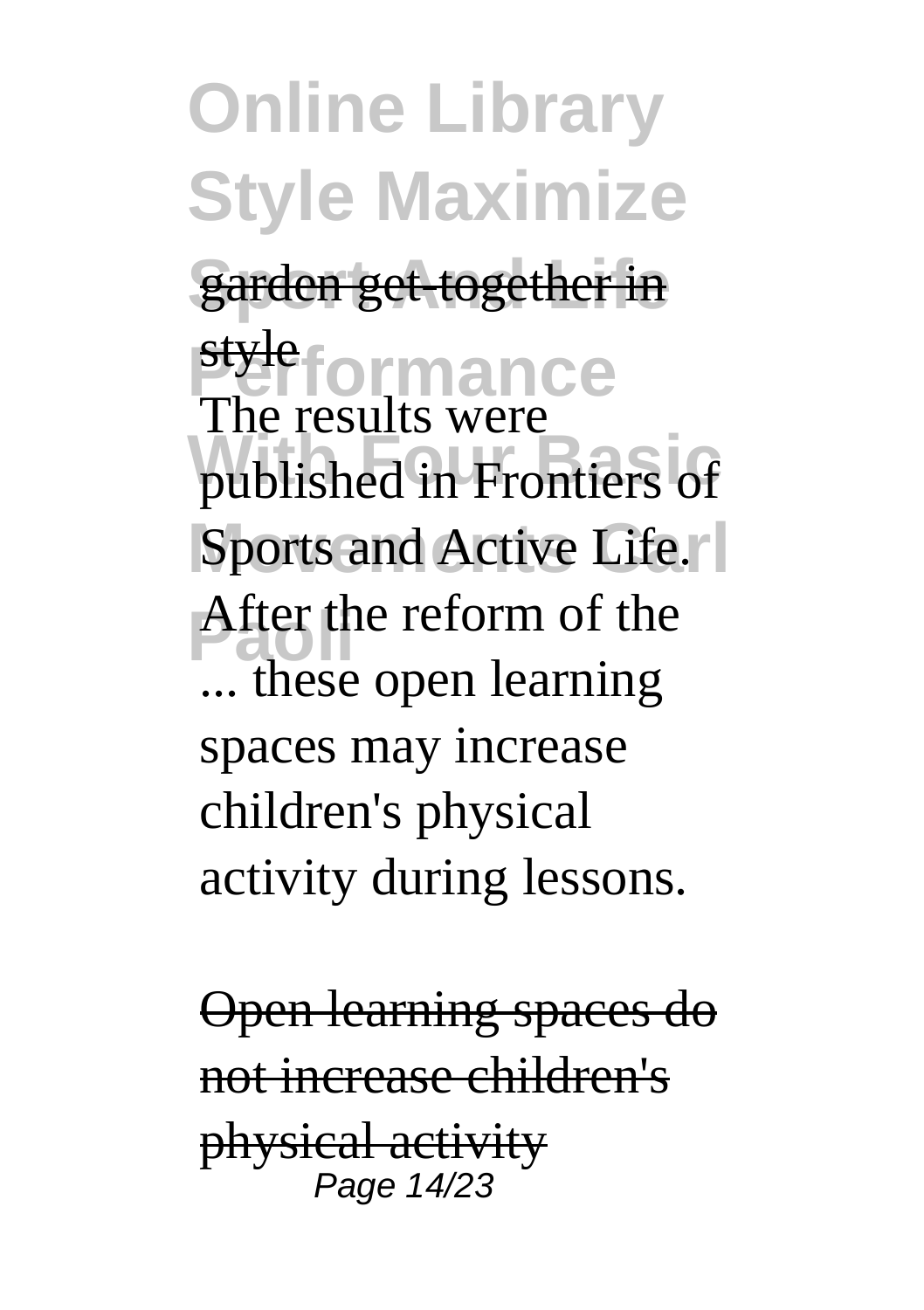**Online Library Style Maximize** In an interview, Life president of Lexus and<br> **Period** advanced design studio **ED2 Ian Cartabiano, arl** forecasts a more radical Toyota's European future for the two car brands ...

Exclusive Insight: Ian Cartabiano, President Of Lexus And Toyota's ED2 Spectators are as likely Page 15/23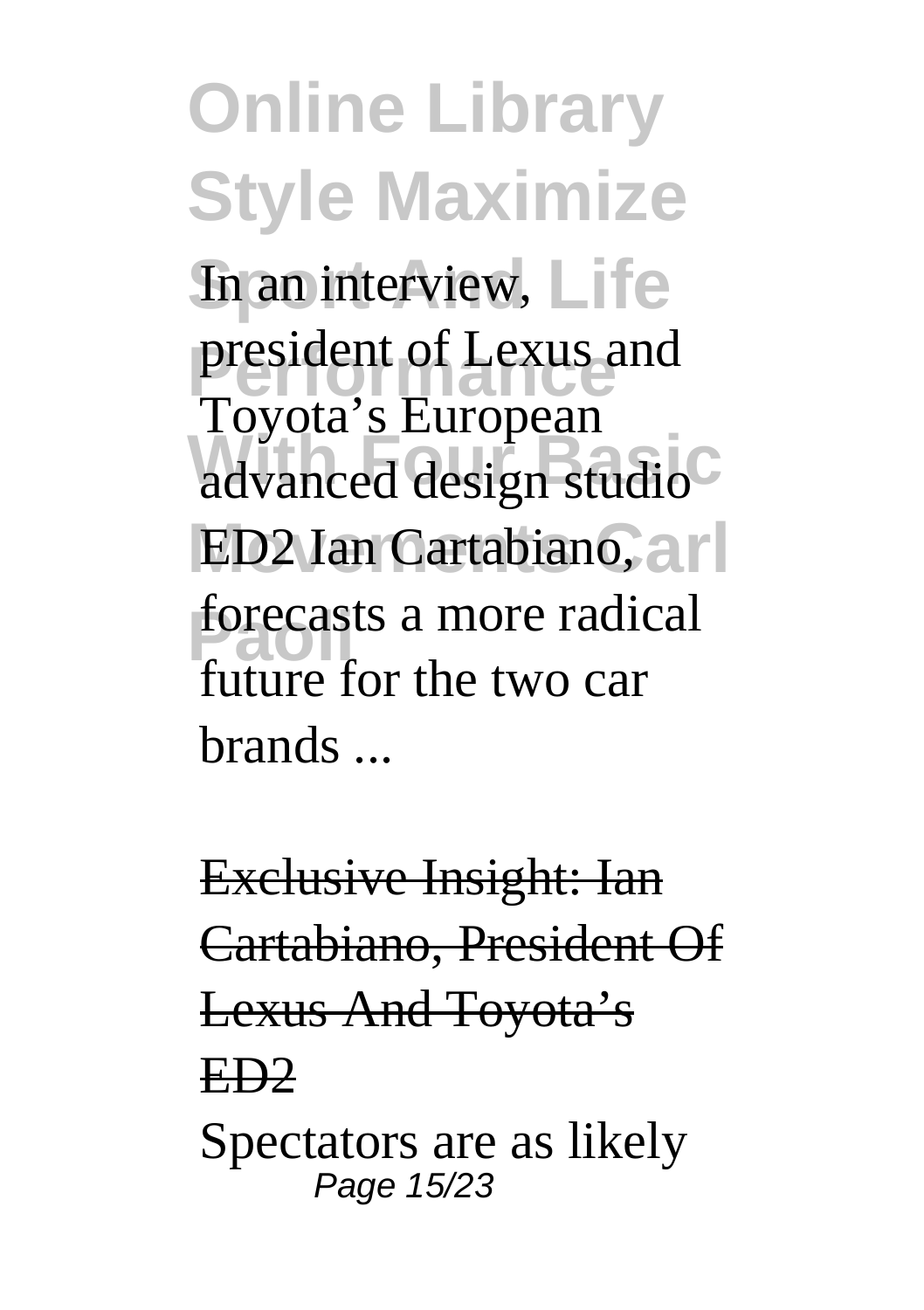**Online Library Style Maximize** to snigger as to cheer at the exaggerated hip walkers, but Tom **asic** Bosworth's story is as **Parameling** and his wiggle of elite race actions as courageous as any in sport ...

Three Years Ago, Race Walker Tom Bosworth Tried to Take His Life. Now He's Competing for Medals at the Page 16/23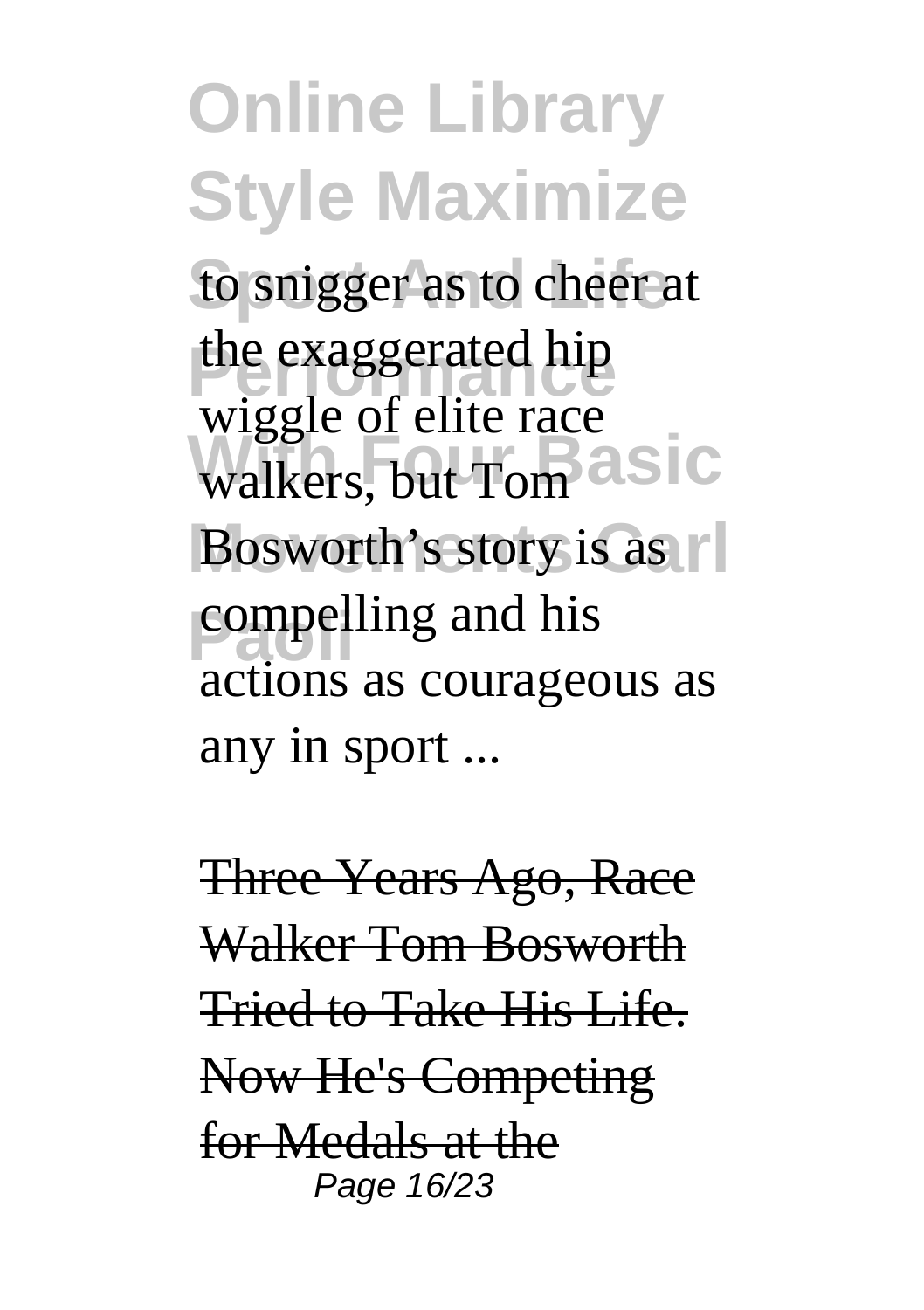**Online Library Style Maximize Sumpics And Life** Malte Hegeler, Head of **OddsMatrix, on asic** bridging the knowledge gap between esports and Product Development at sports betting to build a more lucrative future.

EveryMatrix: Bridging the knowledge gap between esports and sports betting Newly launched digital, Page 17/23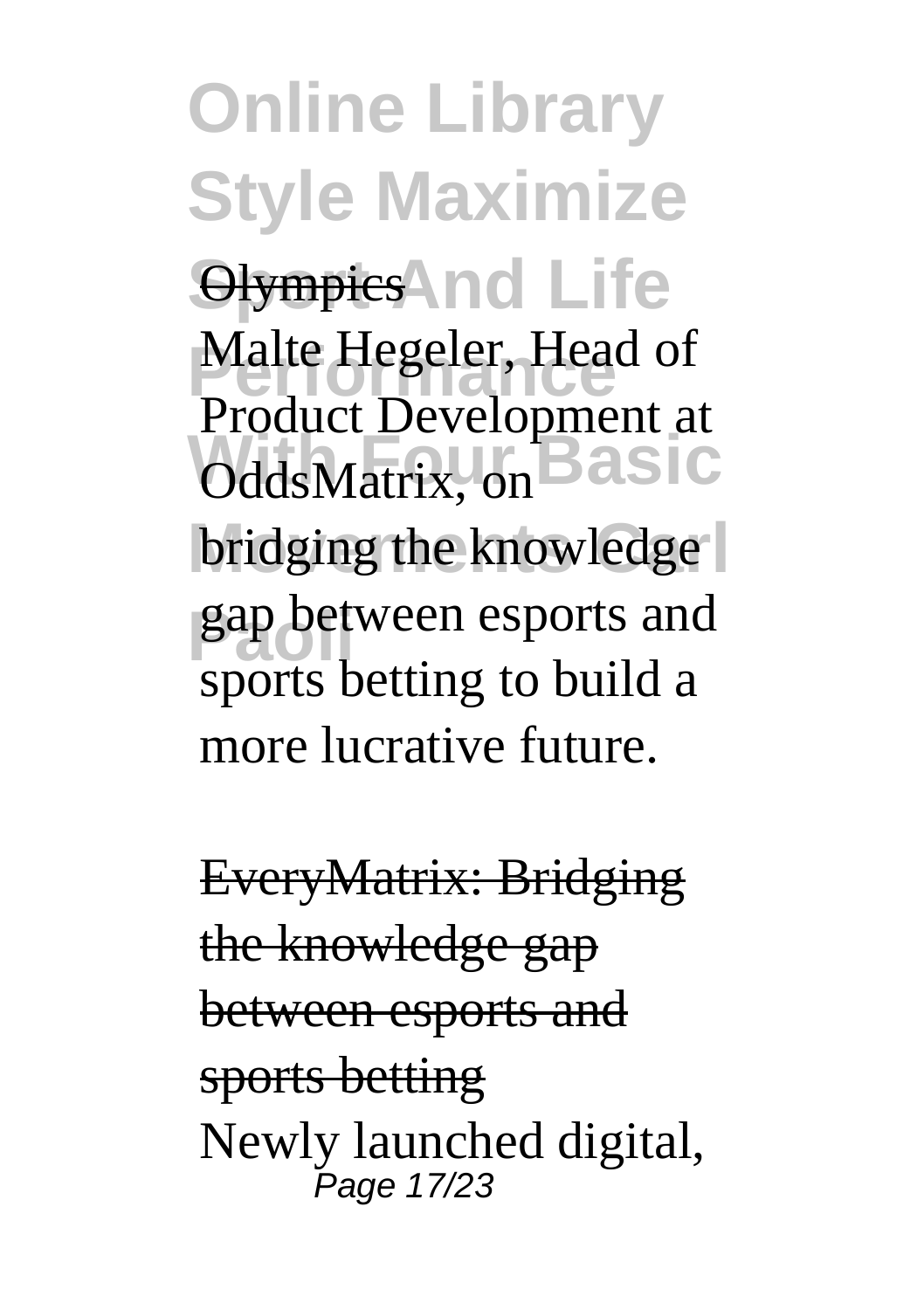**Online Library Style Maximize** fitness lifestyle concept store Ninjoo, presents selection of must-have<sup>C</sup> wellness, travel s Carl **Passentials for summer** customers with a vacations. Housing the most unique and vibrant ...

The most unique travel essentials for summer 2021 found on Ninjoo the all-new lifestyle Page 18/23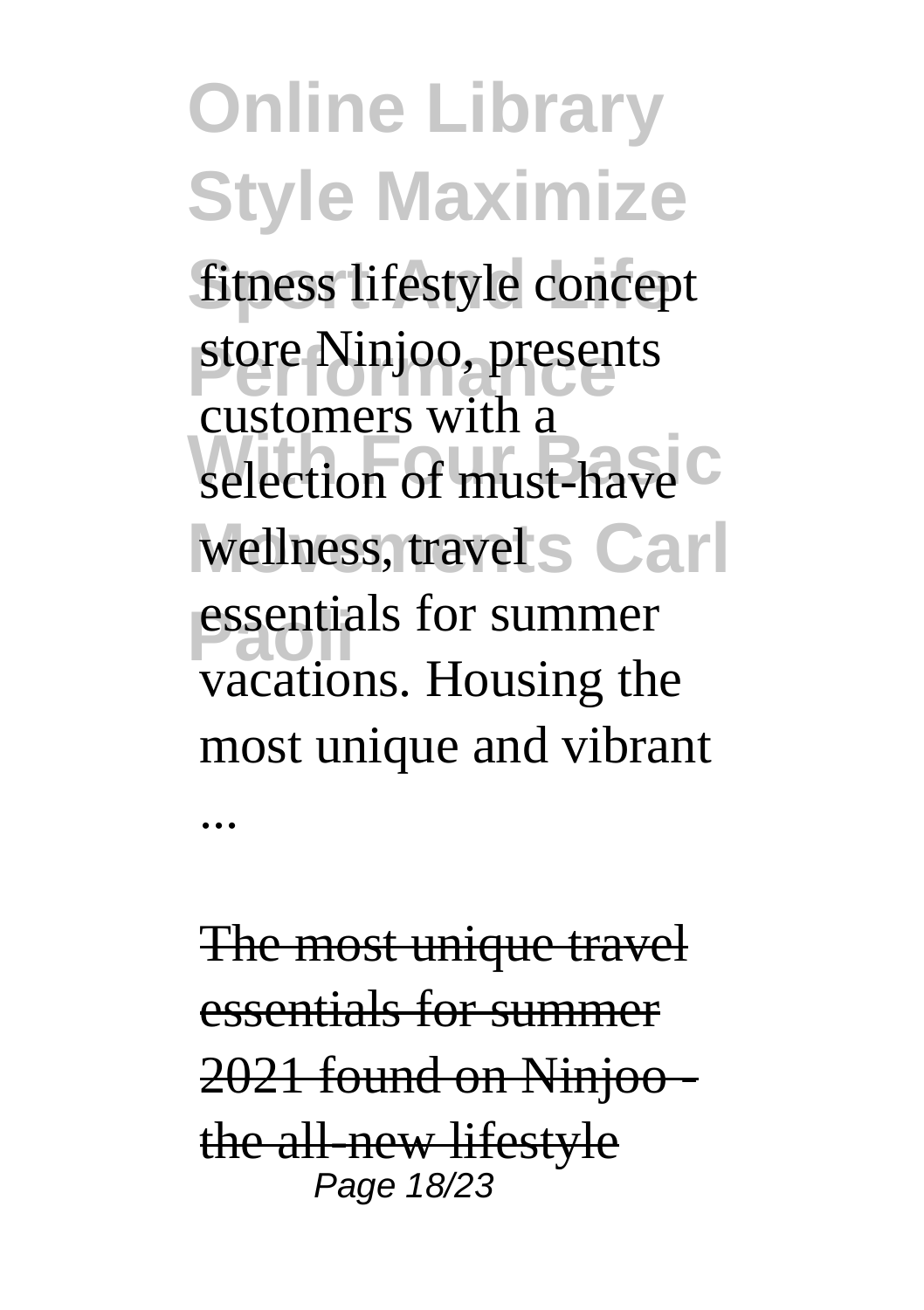**Online Library Style Maximize** enhancer concept store **Before extending his National Basketball** Association, former and **Miami Heat forward** executive career in the Shane Battier is positioning his business affairs away from sports. Battier, 42, joined New York ...

Former NBA star Shane Battier joins board of Page 19/23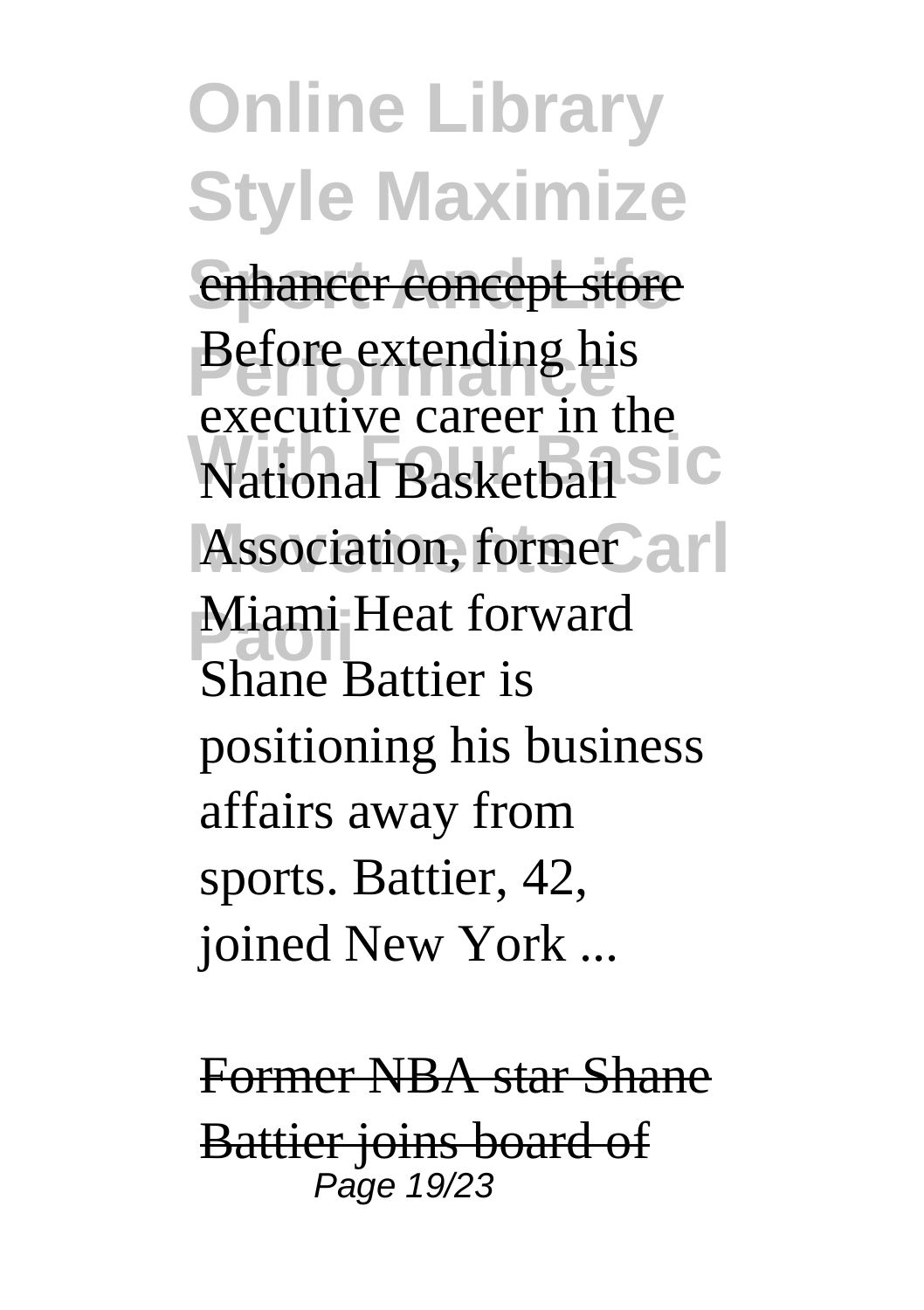**Online Library Style Maximize software company Yext** and wants to build his **With Four Basic** Numerous studies point to its effectiveness in business away from sports helping to increase hair regrowth. Saw palmetto is known for its antiinflammatory effects on both the body and the hairline. Experts hypothesise ...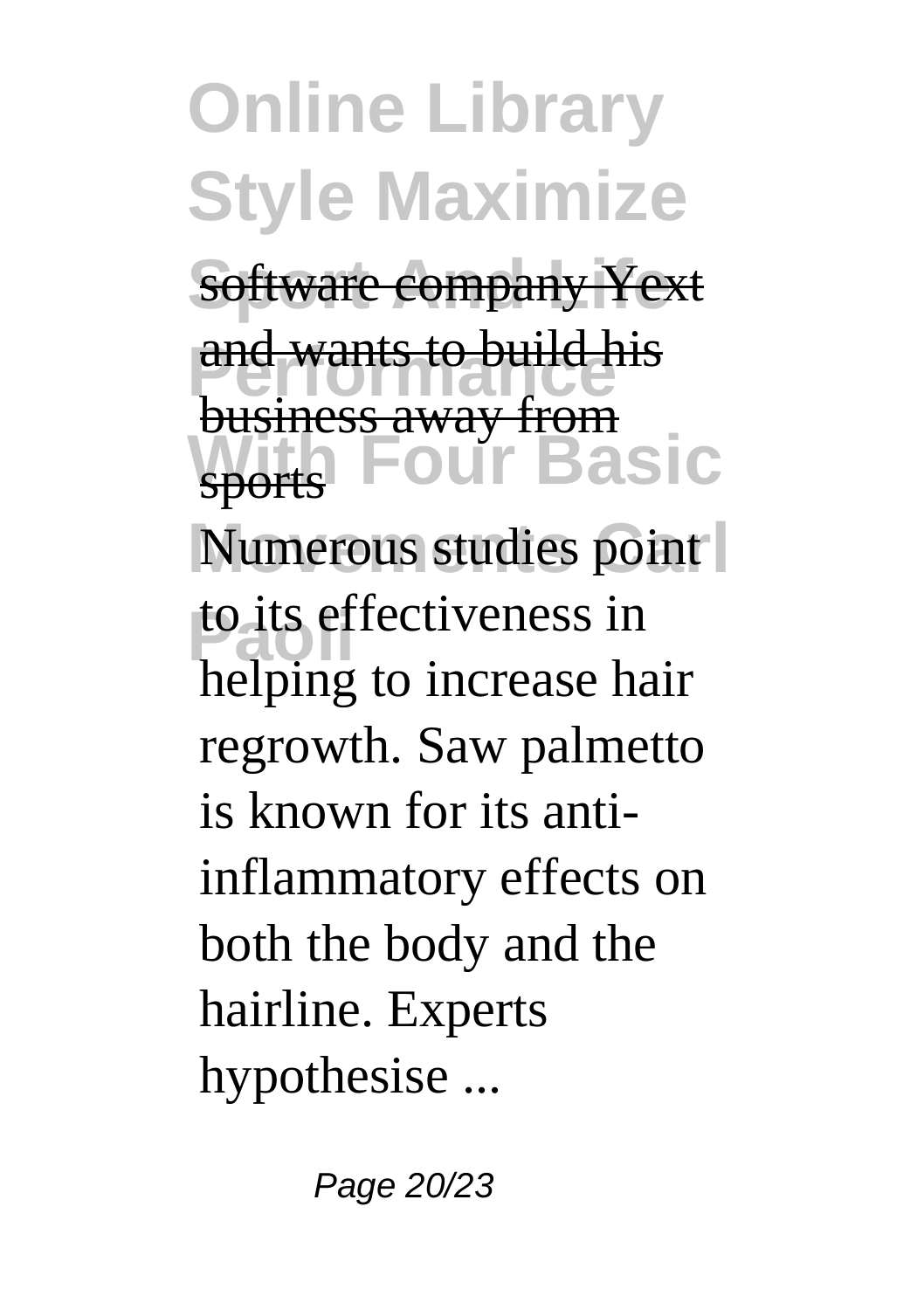**Online Library Style Maximize** Hair loss treatment: e **Fruit known for its anti-***With Freeponds* It also said it will Carl **Parameter** is a member of inflammatory properties advertisements featuring people from diverse groups, and that it will not "digitally alter a person's body shape, size, proportion or skin color in ...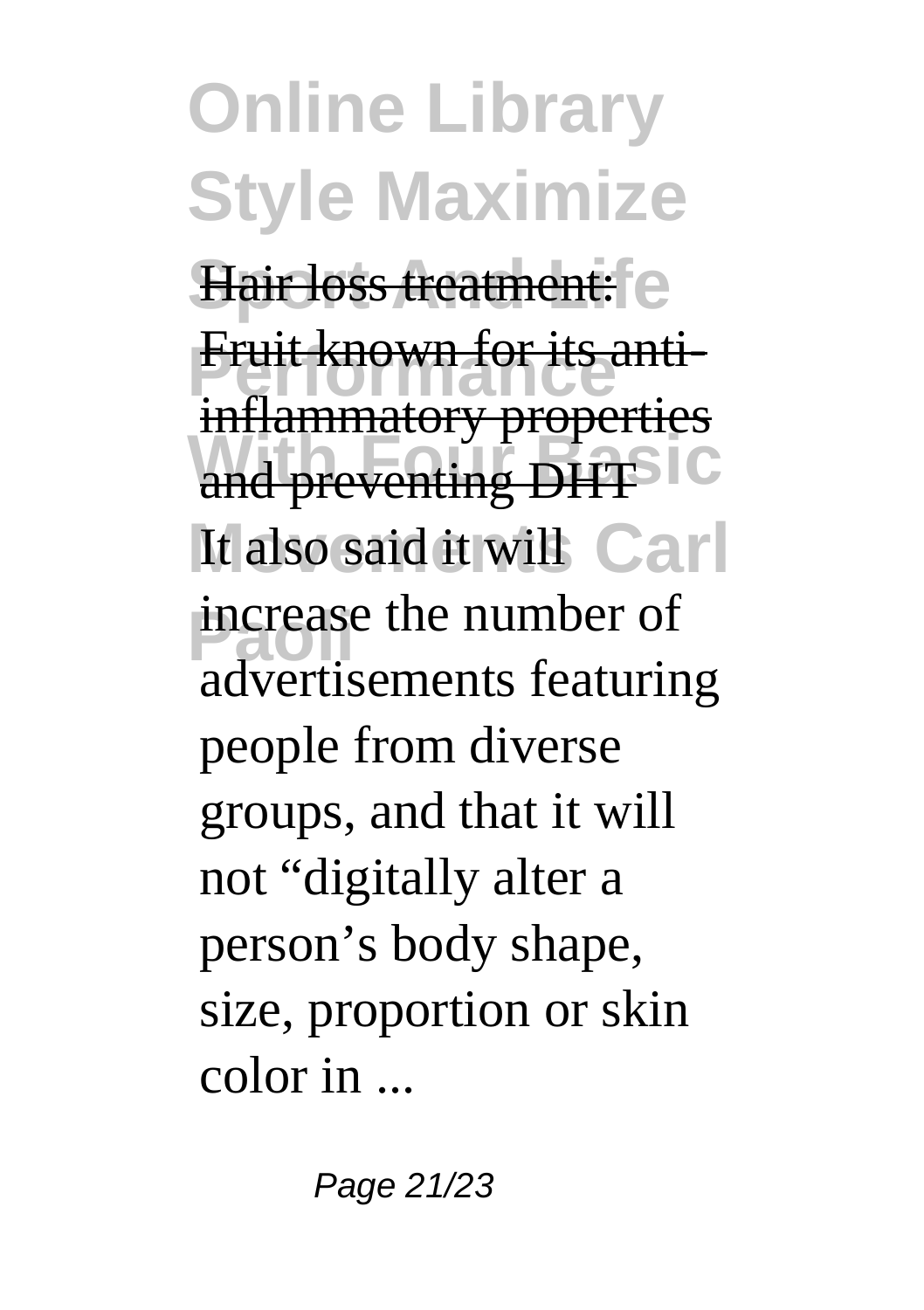**Online Library Style Maximize** Unilever to Remove e **'Normal' from Beauty** I felt like Pd failed him, which is why I dedicate my life to tracking down Products Packaging other pets. During Covid in Australia we saw a massive increase in pet thefts. Obviously with increased demand comes ...